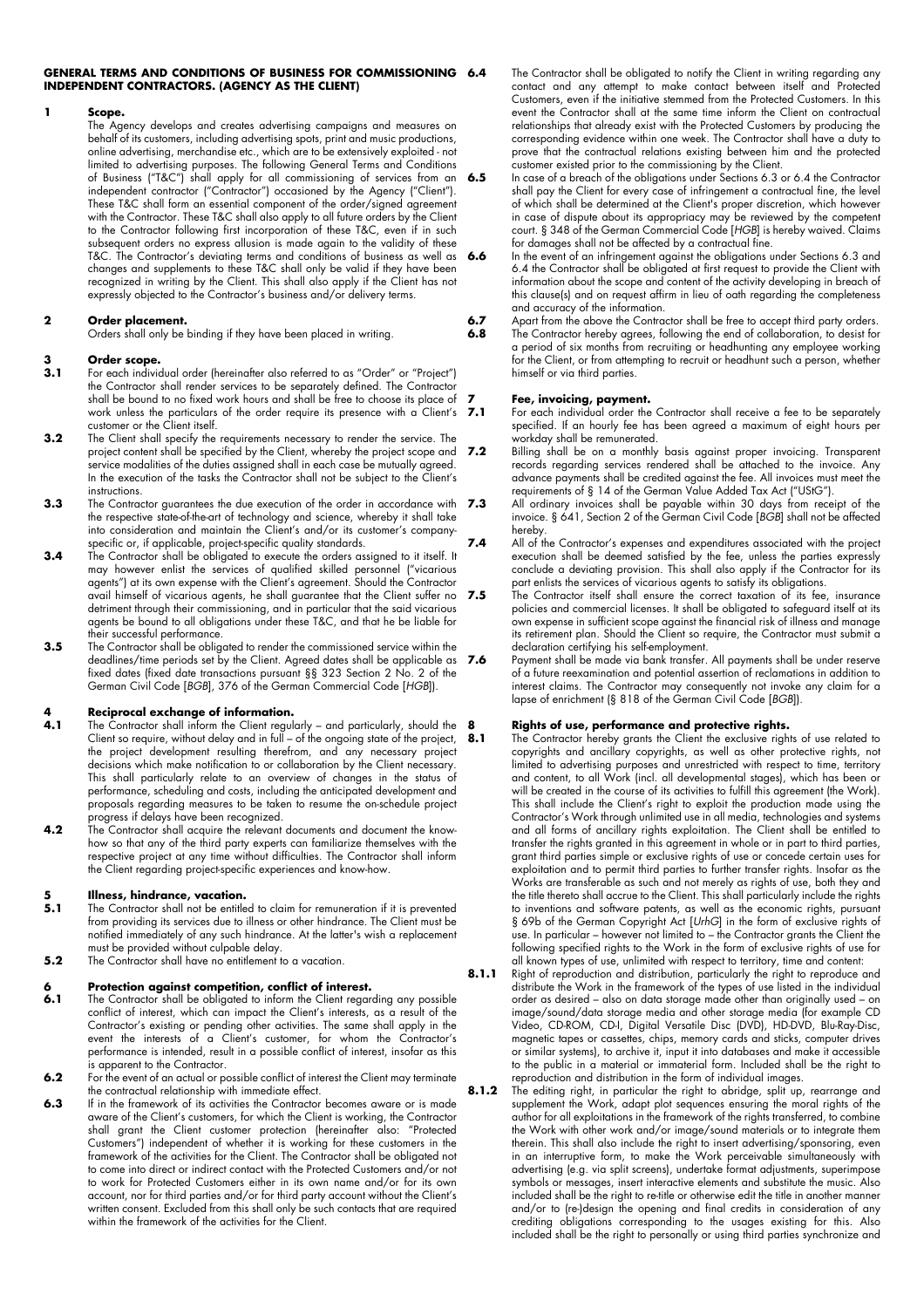language as often as desired and to produce voice-over versions. The Work thus edited or synchronized may be exploited in the same scope as the Work, which is the object of the agreement.

- **8.1.3** The broadcasting right (television right), in particular the right to make the Work accessible via radio communication and/or other technical means (e.g. electronic or visual signals) to the public and/or a limited number of recipients. This shall apply for as many transmissions as desired and all possible broadcasting processes (e.g. terrestrial broadcasters, cable systems, including cable retransmission, satellite systems, TCP/IP and internet-based transmission systems, mobile telephony, including all mobile telephony standards [particularly GSM, GPRS, HSCSD, EDGE, UMTS and LTE] or a combination of such technologies), in each case independent from frequency ranges, bandwidths and resolution, compression and transmission standards or the type of receiving equipment (particularly including mobile receivers, e.g. smart phones etc.). The right shall include encrypted and unencrypted broadcasts, analogue and digital processes and shall be independent of the legal form of the broadcasting organization (regulated by public law or private television), the television organization's manner of financing (commercial or noncommercial television) or type and manner of telecast (e.g. Near-video-ondemand TV, web TV, multiplexing) or the form of legal relationship between the broadcaster and recipient (Free TV, pay TV, e.g. Pay-Per-View, Pay-Per-Channel etc.). The right to the public playback of radio broadcasts is also hereby transferred.
- **8.1.4** The presentation right (theater/cinema right), meaning in particular the right to make the Work publicly perceivable as often as desired in public performances in movie theaters and other locations suitable for this purpose (e.g. restaurants, discotheques, ships, airplanes, hospitals, etc.). The performance may use all suitable processes and technologies (analogue and digital systems, including remote transmission of the program-carrying signal) against payment or free of charge, commercial or noncommercial, and in all formats and on all types of image and/or sound media. This shall include the right to make the Work publicly perceivable at festivals, trade fairs, sales exhibitions and similar events, as well as the right to make the Work perceivable to a limited group of recipients (closed circuits), e.g. in schools, hotels, hospitals, airplanes, ships etc. To avoid misunderstandings broadcasts in closed circuits in airplanes and ships should be subject with respect to territory to the "ship's flag principle".
- **8.1.5** The rental and loan right, also in particular the right to rent or loan the Work or adaptations of the Work or its reproductions.
- **8.1.6** The film production right, meaning in particular the right to use the unedited or edited Work as a template in the manufacture of a movie and/or TV production in all known technological processes (e.g. film, television, video, photographic, sound recordings etc., in digital and non-digital form, including a 3D version) and in all language versions; this shall include the right to edit the Work as desired with respect to all elements (e.g. characters, ideas, formats, plot elements, dialogues, scenes, drawings, figures, graphic representations, sounds and noises), to remove parts of the Work or add other parts, to change or redesign plot elements and sequences, figures or their characteristic features, scenes, dialogues or other components and elements of the Work and have the edited or unedited Work translated into all languages, commission screenplay authors or other third parties to adapt as well as use the Work as often as desired in edited or unedited form in whole or in part as a template, including the right to use it in documentaries about the Work (e.g. the "Making of") and for use in the framework of bonus materials or in the exploitation of surplus materials or in producing a different cut.
- 8.1.7 The right to digitalization, hence in particular the right to digitally capture the Work or adaptations of the Work, to digitalize non-digital content, multimedia applications and accompanying materials, in particular documentaries, associated with the Work, or to combine the Work with other digitalized works.
- 8.1.8 The printing right, meaning the right to manufacture, reproduce, distribute, public playback and/or otherwise exploit illustrated and unillustrated products of any kind (books, booklets, comic strips, also in electronic form, e.g. e-books), which are derived from the Work via playback, re-narration, restructuring, summarizing or otherwise adapting the content (e.g. film novels, the book of the film, etc.) also in a modified form or via photographic, drawn or painted illustrations or the like, and to exploit these in a similar form as the Work itself as well as the right to promote such products using the Contractor's titles, names and illustrations and/or to promote elements from the Work in all forms and media and/or use these for the purpose of advertising and public relations in the press, radio, Internet, etc.
- **8.1.9** Image and sound media right (videogram right), meaning in particular the rights to partial or full reproduction and distribution of the Work (e.g. through sale, rental, loan, also e-commerce) on image-sound storage media of all types for the purpose of non-public playback in a given or individually designed sequence (particularly including interactive use). This right shall include all audiovisual systems independent from their respective specific, technical configuration (particularly including all resolution and/or compression standards), such as cine film cassettes, videocassettes and videotapes, video discs of all types, CD video, CD ROM, CD-I, digital versatile disc (DVD), HD DVD, Blu-ray disc, magnetic tapes or cassettes, chips, memory cards and sticks, computer drives or similar systems, independent of the type of use. The right to (public) play-back (§ 21 of the German Copyright Act [*UrhG*]) is hereby included.
- 8.1.10 Database right, thus in particular the right to capture the Work in a machinereadable format and electronically store it in an in-house database, also insofar as this is not for the database operator's own use according to § 53 of the German Copyright Act [*UrhG*], or to develop "abstracts" of the Work (summaries of important content from individual Work), to capture it in a machine-readable format and store it electronically in an in-house database.
- subtitle the Work, which has been or is being produced, into any desired 8**.1.11** The right of making the Work publicly available (retrieval/online right), meaning in particular the right to make the Work available in whole or in part, such that the Work is available to the public and/or a limited group of recipients for each individual retrieval from locations and at times of their choosing (video-on-demand), independent from whether this occurs without storing (streaming), with intermediate storage or with permanent storage ("download to own"). This shall include all possible storage and transmission systems (terrestrial, cable, satellite, including distribution via direct satellite, encrypted or unencrypted), including in particular those over the Internet (e.g. TCP/IP) and mobile telephony, including all mobile telephony standards (particularly GSM, GPRS, HSCSD, EDGE, UMTS and LTE), and shall apply independent from the type of receiving equipment (including mobile terminal equipment, such as iPads, Tablet PCs, smart phones, mobile telephones, etc.) and type of use (including interactive use). The right shall also include all forms of push and/or pull services as well as paid services (Pay VOD, e.g. transactional VOD/TVOD, subscription VOD/SVOD (e.g. podcasts), electronic-sell-through/EST) as well as non-paid services (Free VOD/FVOD), including further making it publicly available, re-transmission and/or interactive use. Included shall also be the right to public play it back from publicly provided content.
	- **8.1.12** The right of exploitation in interactive forms, meaning in particular the right to manufacture versions of the Work, reproduce it, distribute it on image/sound media of all types or make its access on demand available in terms of the above Paragraph 8.1.11, which are made exclusively or primarily available for individual adaptation of the Work and/or its individual sound or image components, in particular by way of abridging, distorting, restructuring, combining it with other work or other change (e.g. in the form of video games, computer games and online games) and to make available and perceivable the corresponding interactive versions of the Work, insofar as the Contractor's moral rights are preserved.
	- **8.1.13** Right to use the Works in multimedia applications and on the internet, including social-media websites and/or applications ("apps"). Social-media websites and/or apps shall comprise every website, app or other platform whose primary focus is on the provision of social interaction between its users and which enables its users, in connection with social interaction, to generate, share, exchange and/or edit contents.
	- 8.1.14 The sound storage media right, meaning in particular the right to reproduce and/or distribute the soundtrack and/or music soundtrack of the Work as well as re-narrations, restructurings or other adaptations of the Work (e.g. in the form of audio dramas) in whole and/or in parts (as applicable also by adding other sound and/or music elements) on sound storage media of any kind (electronic, magnetic, optical or other storage media) and/or to exploit it in another manner in the same scope as the Work itself, as well as the right to furnish such products with the Contractor's name and/or image and/or elements from the Work and to advertise it in all forms and media.
	- 8.1.15 The archiving right, meaning in particular the right to archive the Work or parts thereof (including abstracts or other content information) in any form and particularly also to capture it in a digitalized form and enter it in electronic databases and data networks, on all storage media, also together with other work or parts of work and to make it accessible to third parties against payment or free of charge. Included shall be the right to use the Work in the framework of its own or third party Electronic Program Guides (EPGs).
	- **8.1.16** The right of merchandising, i.e. the right to commercial exploitation of the Works through the manufacture and sale of goods or the marketing of services of all kinds which contain edited or unedited excerpts from the works or events, names, titles, figures, images or other interrelations from the same or are related in any other way to the Works, and the right, by using such elements or through edited or unedited excerpts from the Works, to advertise goods and services of every kind (tie-in advertising).
	- **8.2** The Client shall additionally receive the right with respect to unknown types of use, meaning the rights to all types of use as yet unknown at the point in time of the conclusion of the agreement, insofar as the rights thereto have not already been granted on the basis of the above provisions. The Client shall notify the Contractor in advance in writing of its intended use of such rights and shall come to an understanding with the Contractor regarding an appropriate share in the commercial use of this right. If and insofar as the right of revocation with respect to granting rights for unknown types of use or the obligation hereto is not excluded pursuant §§ 88 Section 1 Clause 2, 89 Section 1 Clause 2 of the German Copyright Act [*UrhG*], the following shall apply in addition to the statutory provisions:

A Client notification to the Contractor regarding the intended integration of the exploitation of the Work into the new type of use pursuant § 31a Section 1 Clause 3 of the German Copyright Act [*UrhG*] ("Notification") shall be made exclusively to the Contractor's address specified in the order heading, if the Contractor has not expressly notified the Client and in writing expressly citing the relevant order and the contribution, which is the object of the agreement, that the Notification is to be sent to a different address in future.

**8.3** Beyond the rights and authorizations specified in the preceding Paragraphs 8.1 and 8.2 the Work shall be understood as commissioned Work with effect for all copyright systems that recognize a corresponding concept. The Contractor hereby transfers the copyright to the Work to the Client with effect for all foreign legal systems, which permit a transfer of the copyright. The Work and the Contractor's activities, as applicable, shall be deemed "work made for hire" in terms of US copyright law. The Client shall be entitled to have this transfer registered with the entities applicable for this purpose (e.g. United States Copyright Office). If this is possible pursuant the respective legal system, the Contractor moreover declares a waiver of the assertion of moral rights ("waiver of moral rights"). Moreover the granting of the rights shall apply with effect for all legal systems, which permit granting rights also for unknown types of use, also for types of use that first become known in the future. To the extent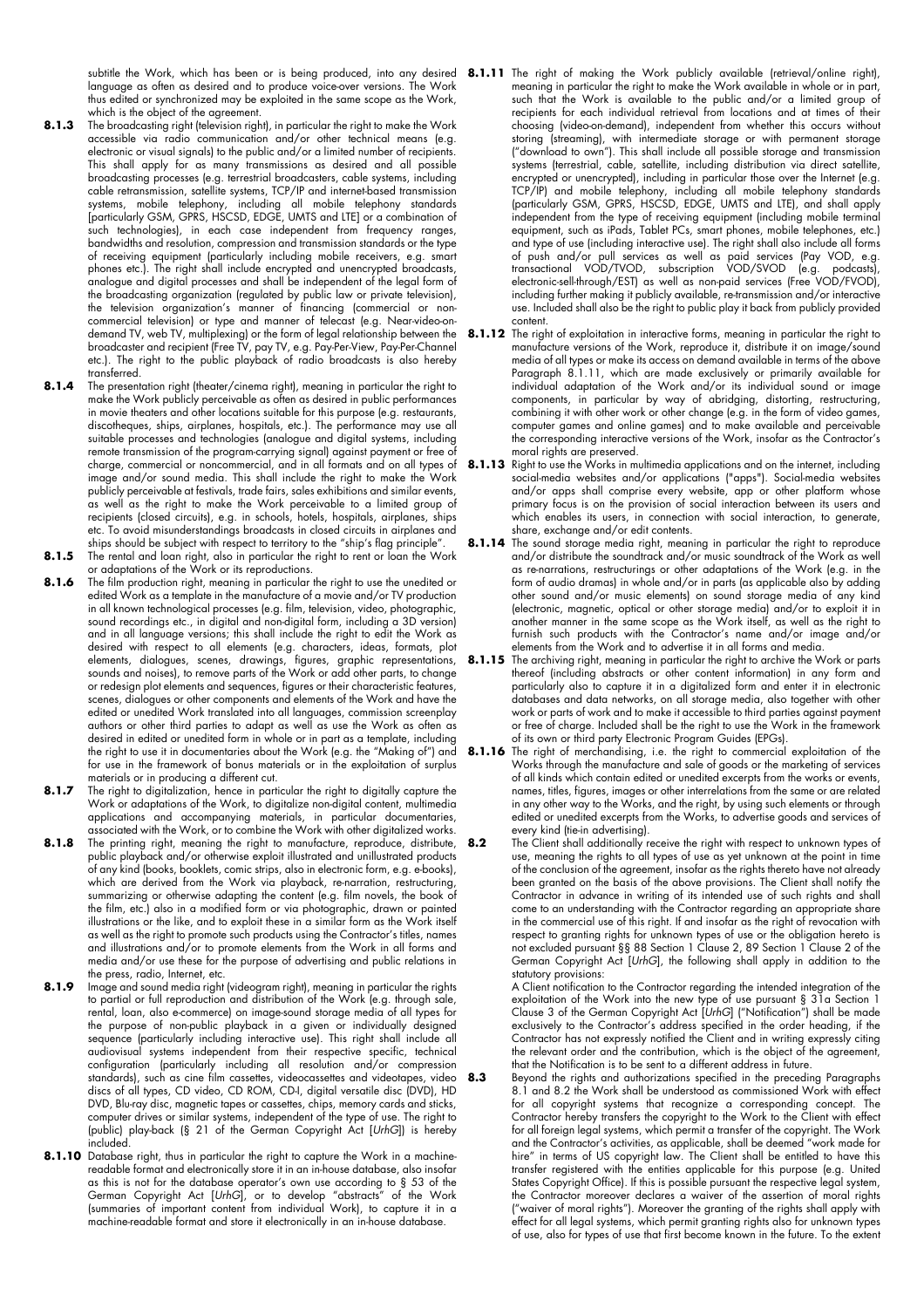Contractor the corresponding interests herein the Client shall be obligated to make these payments to the Contractor at the point in time of the use of the Work in these as yet currently unknown types of use.

- 8.4 Prior to accepting the order the Contractor shall inform the Client regarding if and – as applicable – which of its transferred rights of use had been transferred to collecting societies (e.g. GEMA) pursuant this Paragraph 8.
- **8.5** In the case of notifications to collecting societies, the Client's customer for whose use the Works are intended must be stated as the exploiting party of the Works, and not the Client. The notification may only be made following authorization by the Client.
- **8.6** The Contractor shall, in consideration of the Work, exercise any rights to which it is entitled pursuant § 41 of the German Copyright Act [*UrhG*] at the earliest following expiration of five years since the creation of the Work and not assert any potential personality rights entitlements to the Work pursuant §§ 12, 25 and 39 of the German Copyright Act [*UrhG*]. The Client shall be entitled to exercise the moral rights to the Work. The Client shall take the Contractor's moral rights into account, insofar as this is technically and economically reasonable. The Contractor shall waive its right to be named as the author under § 13 of the German Copyright Act [*UrhG*], it may however be mentioned with its real name or a fictitious name.
- 8.7 Insofar as the Contractor enlists third parties for the execution of the order, it shall ensure that their rights are also transferred to the Client unrestricted in the scope specified above. The Contractor shall have a duty to obtain from any third parties and to document a suitable declaration regarding the complete transfer of the rights and, upon demand, to submit this to the Client. The Contractor shall release the Client from any claims by its employees or other third parties, which the Contractor enlists for the execution of the order. The Contractor shall guarantee that all performing and portrayed artists and models shall also waive their right to a credit, however may be mentioned (real name or fictitious name).
- **8.8** The Client shall be entitled to exploit the rights listed in the above paragraphs and the rights of use granted itself or through third parties, to which it may transfer the rights in whole or in part, individually or in any desired combination.
- 8.9 Insofar as it is possible for him, the Contractor shall transfer to the Client, irrevocably and for exclusive, transferable use, unrestricted as to place and time, all trademark rights, title rights and other rights of commercial designation connected with the Works which are required for exploitation of the Works.
- **8.10** The granting/transfer of rights pursuant this Paragraph 8 is remunerated by the agreed fee. The Contractor shall release the Client from claims pursuant §§ 32 ff. of the German Copyright Act [*UrhG*] by its employees or other third parties the Contractor enlists to carry out the order.
- **8.11** Any terminations of this order by one of the two parties shall not affect the rights acquired by the Client up until that point in time or the effectiveness of rights granted and/or transferred by third parties.

## **9 The Client's documents and property, programming services.**<br>**9.1** All working documents made available, such as final artwork, reproducti

- **9.1** All working documents made available, such as final artwork, reproductions, stamps, image templates, drafts, samples or other documents, shall remain the Client's property. The working documents provided shall be handled with care and immediately returned following completion of the order as well as upon first request. At the Client's request the Contractor shall archive the working documents for a period of two years. The Contractor shall not be entitled to a right of retention to the working documents.
- **9.2** All working documents and work products (the Work) may only be used for the execution of the order placed.
- **9.3** Any work materials provided by the Client to the Contractor, such as in particular computer hardware and software, shall remain the Client's property. It shall be handled with care and immediately returned and/or deleted following completion of the order or at any time on first request. The deletion of computer software shall be confirmed and may be inspected by the Client's 10.3 IT department at any time.
- **9.4** If the Contractor is commissioned with programming, program and data orders ("Software"), the following rules shall additionally apply:
- **9.4.1** If the Contractor's service consists of the creation or adaptation of a software, the program shall be delivered on a suitable data storage media in a machinereadable form together with the source code.
- **9.4.2** The Contractor warrants that the Software contains no open source software.<br>**9.4.3** If the Software accordina to the work service to be rendered pursuant the
- **9.4.3** If the Software according to the work service to be rendered pursuant the Client's prior written consent – nevertheless contains open source software deviating from Paragraph 9.4.2 above then the Contractor shall record a precise description of the open source software in the service description. The Contractor warrants that all licensing obligations that exist with respect to the open source software have been fully satisfied by the Contractor, the Contractor shall provide the Client with all relevant license texts and all necessary source codes, such as build scripts, for each version of the open source software delivered to it, in order to enable the Client to create an executable version of such open source software. In the event of a breach of the aforementioned obligations, the Contractor shall release the Client from all claims, damages, losses and costs, including the costs for a necessary and appropriate legal defense and assume the defense against all claims the Client incurs due to the breach of this obligation.
- **9.4.4** In Flash sources the Contractor's own developments can be implemented as closed files in the programming section in the source files with the Client's prior written consent; however, these sections must not significantly limit the possibility of adaptation (language version adaptation, modularity of the web special, if specified etc.).
- these legal systems provide that the Client as a license holder is to grant the **9.4.5** If the Contractor's service consists of creating or adapting a software, the created and adapted programs shall be delivered to the Client in testable form after a program test has been performed at the contractor's premises. After the Contractor's declaration of readiness for acceptance is on hand and the delivery of all documents belonging to the order has been made, the Client shall effect acceptance within four weeks. If the review of the Contractor's services require a putting into operation or service for testing purposes then the acceptance shall not follow until the successful conclusion of the tests. The acceptance will be effected when all services and criteria set forth in the service description have been satisfied and the Work is free from errors.
	- **9.4.6** A formal acceptance protocol shall be created regarding the acceptance. The formal acceptance shall be withheld, however, until the Contractor remedies any defects determined. The defects shall be remedied immediately, at the latest within a period specified by the Client.
	- **9.4.7** Customary documentation shall be submitted for acceptance of the Software at the latest and is hence a prerequisite for the acceptance.
	- **9.5** All source files, HTML data and implementations, Photoshop files, flash sources and other files, image or sound storage media and data storage media associated with the order as well as all props, furnishings, decorations, etc. acquired for the Works, shall be deemed the sole property of the Client from the point in time of their creation or acquisition onwards, insofar as not expressly otherwise agreed in individual agreements. The handover to the Client shall be substituted by the Contractor safeguarding these objects for the Client free of charge. Image/sound negatives, data storage media as well as magnetic tapes shall be stored by the Contractor at its own expense in a replicator facility or video/sound studio in the name of the Client for a minimum period of three years from final acceptance. The Contractor shall notify the Client of the name and address of the storage facility in writing. The Contractor shall inform the Client at least six months prior to expiration of the aforementioned three-year period regarding the expiration of the period in writing, in order to give it opportunity to decide on a possible extension of the storage period. If the aforementioned information is not provided by the Contractor on time it shall be obligated to provide indefinite further storage at its own expense.
	- **9.6** Should the Client so require, the Contractor shall immediately surrender to the Client all the foregoing items at any time, even prior to completion of the Works if necessary.
	- **9.7** The Contractor must ensure than he transmits no viruses or similar entities into the Client's IT infrastructure through the computer hardware and software which he uses.

## **10 Confidentiality, information security, sampling, data protection.**<br>**10.1** Working documents, works and all information about the Client or the Client'

- Working documents, works and all information about the Client or the Client's customers of which the Contractor becomes aware in connection with the order must be treated in strict confidence by the Contractor even after the ending of the order. It shall impart this confidentiality obligation to its salaried employees and staff as well as other third parties, which it enlists to execute the order. The Client's customers shall be expressly included in the scope of protection of this confidentiality agreement.
- **10.2** Any drafts, drawings, printing plates, templates, patterns or other documents and information (hereinafter called "Information") which the Contractor receives shall remain the property of the Client or his customers, may be used, reproduced, published or supplied to third parties only for the purpose of handling the order or enquiry, and must be stored carefully by the Contractor and returned upon first demand. The Contractor shall further return immediately to the Client all Information so supplied as soon as he no longer needs it for the purpose designated, but upon the ending of their collaboration at latest. Insofar as the Client agrees thereto, the Contractor shall be entitled to destroy the Information. In this case the Client shall receive without solicitation a written confirmation of its complete destruction. The Contractor shall have no right to retention of the Information.
	- **10.3** The duties of confidentiality set out under Sections 10.1 and 10.2 above shall only cease to apply if and insofar as the Information concerned is proven to be generally known, or becomes generally known without any culpability on the Contractor's part, or is or has been obtained legally from a third party, is already in the Contractor's legal possession, or has been developed by the Contractor independently and by himself. The Contractor shall bear the burden of proof in certifying prior knowledge. In the event of an unauthorized outflow of or access to confidential Information as well as in case of all other information security incidents, the Contactor shall inform the Client immediately and in detail via email to security@group-services.com. Should the Contractor have a duty under a statutory provision, an order by a competent court of law, an official body or similar order by government authority to disclose the said Information, he shall – as far as the law allows – inform the Client immediately and in advance thereof, in order that the latter may take legal measures to prevent the said disclosure. Should the Client so require, the Contractor shall retain the documents until any decision is made. In every case the Contractor must take all reasonable steps to the greatest possible extent in order to prevent or restrict the disclosure of the said Information.
- **10.4** Imprimaturs and samplings shall be prohibited. The Contractor may not manufacture copies, parts or excerpts of the Work (also materials produced but not however used in the final version) without the express and written consent of the Client, neither audio nor visual, for its own or third party purposes, nor distribute, show or provide it to third parties.
- **10.5** Otherwise the rules of the German Protection of Business Secrets Act [*GeschGehG*] shall apply by way of supplement in favor of the Client
- **10.6** The Contractor may only use the Work for self-advertising purposes or refer to the existing business relationship with the Client's written consent.
- **10.7** Without the Client's consent the Contractor shall be prohibited during any ongoing collaboration from making any direct contact with the Client's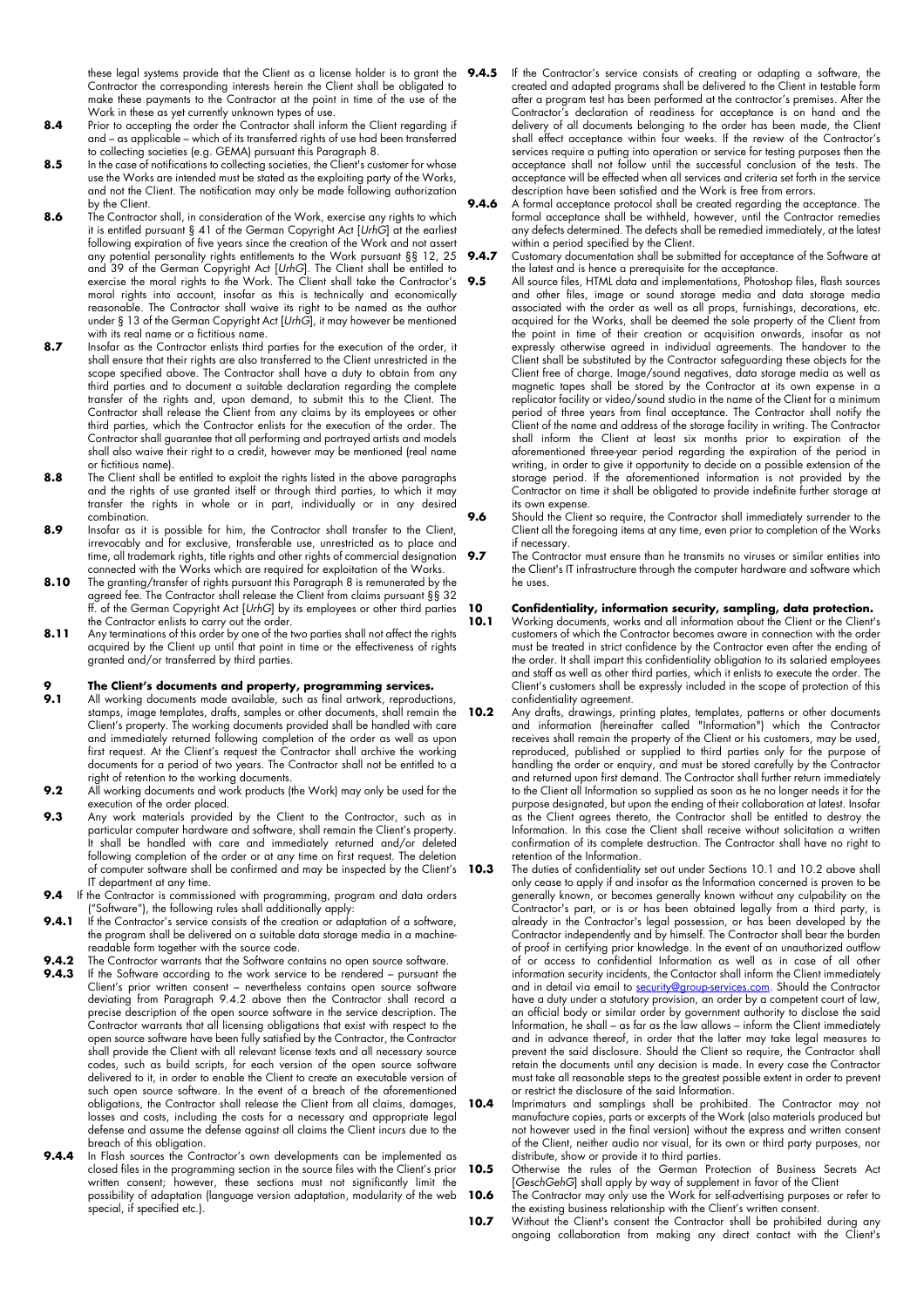customer(s) for whom the Contractor's performances are intended, particularly 12.7 from making any attempts to suborn the account in question managed by the Client. Should any contact be made by a customer of the Client for whom the Contractor's performances are intended, he shall refer him to the Client as 12.8 personal contact. A contractual fine must be paid for every case of infringement, the level of which shall be at the Client's proper discretion and in case of dispute may be reviewed by a competent court of law.

- 10.8 Without the Client's prior express written consent the Contractor may neither issue press releases about the order or Work nor arrange press interviews. The same shall apply to press photos or other communications about the order or the Works.
- **10.9** The Contractor and the Contractor's personnel engaged in data processing are hereby prohibited from collecting, processing or using personal data without authorization (data secrecy). Such personnel, insofar as they are employed in non-public posts, must be bound to an obligation of data secrecy prior to commencement of their work. This data secrecy shall continue even after the ending of their work. The Contractor shall have  $\alpha$  duty to follow the rules of the German Data Protection Act [*BDSG*] and the General Data Protection Regulation [GDPR] in their version as amended from time to time. Insofar as necessary, he shall conclude with the Client a separate agreement pursuant to § 62 of the (new) German Data Protection Act and/or Article 28 of the GDPR.
- **10.10** In case of a breach of the obligations under this Section 10 the Contractor shall pay the Client for every case of infringement a contractual fine, the level of which shall be determined at the Client's proper discretion, which however in case of dispute about its appropriacy may be reviewed by the competent court. § 348 of the German Commercial Code [*HGB*] is hereby waived. Claims for damages shall not be affected by a contractual fine.
- 10.11 The Contractor hereby grants the Client's audit department, the audit department of the customer concerned for whom the performance is intended to use, and any third party bound to confidentiality and commissioned by the Client or the customer (auditor, legal counsel or tax accountant) the right at any time, following prior agreement, to inspect and scrutinize all transaction data and documents subsisting between the Contractor and the Client and pertaining to the order or contract. This right of supervision shall also comprise permission to check compliance with the regulations of this Section 10 *in situ* on the Contractor's premises. The Contractor shall be entitled, should such a scrutiny be undertaken, to call in an employee from his own audit department, or a third party bound to professional confidentiality, to attend the said scrutiny at his own expense (audit right). Should in the course of the audit discrepancies of accounting be identified to the Client's detriment, the Contractor must reimburse the same to the Client, together with statutory interest, within 14 days. Should the accounting discrepancy to the Client's detriment amount to more than 1.5%, the Contractor shall reimburse the reasonable costs of the audit to the Client.
- 10.12 The Contractor hereby agrees with the Client to adopt into his contracts with subcontractors a right of supervision to the same effect in favor of the Client's audit department and that of the customer in question.
- 10.13 In the case of audits by government authorities (e.g. tax audits) the auditors must be allowed access to the accounting documents at any time in accordance with statutory provisions. The original documents or readable copies thereof (hard copies) must be supplied in reasonable time upon demand.

#### **11 The Client's liability.**

- **11.1** Liability on the part of the Client, his representatives and vicarious agents is hereby excluded, except for loss or damage caused by gross negligence or deliberate intention, breach of essential contractual duties (so-called cardinal duties, i.e. duties without whose fulfilment the due and proper execution of the contract is not possible at all and upon compliance wherewith the other party may normally rely), damage to life, limb or health, and claims for the statutory minimum wage. The Client's liability and that of his representatives and vicarious agents shall be restricted to compensation for the contractually typical, direct damage foreseeable in accordance with the type of performance. In particular he shall not be liable for loss of profit.
- **11.2** The Contractor's liability shall be governed by law.

# **12 The Contractor's guarantees.**<br>**12.1** The Contractor has all of the neces

- **112.1** The Contractor has all of the necessary copyright-related exploitation rights, in **14.2** particular the reproduction, distribution, broadcasting, presentation, adaptation and ancillary copyrights required to fulfill the agreement.
- **12.2 The Contractor guarantees the rights to be transferred under Paragraph 8 and** affirms that these rights have not already been transferred to third parties (e.g. banks) nor are encumbered with third party rights (e.g. lien or securities) and third parties were not instructed to exercise these rights.
- **12.3** The Contractor further affirms that in relation to the performance of this agreement no other obligations exist that could prevent the services from being rendered.
- **12.4** The Contractor affirms that it is currently not working for any client that is in competition with the Client's customers, for which the Work is recognizably intended. The Contractor shall notify the Client thereof if such a conflict should be evident here. The Contractor may withdraw from the order free of charge in the event of such a conflict and/or terminate it at any time.
- **12.5** The Contractor shall be responsible that all people it arranges to be involved in the manufacturing and editing of the production, which is the object of the agreement, and who are entitled to copyright, ancillary copyrights, property rights or other rights, have submitted all necessary declarations of consent for the Work to be able to be exploited in the agreed scope.
- 12.6 Should the Client so wish, the Contractor shall facilitate a subsequent acquisition of extended rights, particularly for use beyond the agreed period of use or use in further media.
- **12.7** The Contractor guarantees that due tax and social security payments are made for all people it involves in participating in the manufacturing and adaptation of the work product, which is the object of the present agreement.
- **12.8** The Contractor hereby guarantees to comply with the regulations of the German General Minimum Wage Act [MiloG] in its version as amended from time to time. In particular he hereby guarantees to pay his employees at least the minimum wage due under § 1 of the German Minimum Wage Act [*MiLoG*] as of the legally due date prescribed in § 2 of the German Minimum Wage Act [*MiLoG*] and that the subcontractors employed by him and further subcontractors which the latter may employ shall likewise comply with the regulations of the German Minimum Wage Act [*MiLoG*] in its version as amended from time to time. The Contractor shall have a duty upon demand to submit monthly certifications showing the timely payment of the minimum wage by himself and, as far as applicable, by his subcontractors (e.g. records of hours worked and wages paid in return). The Client shall in addition have a right of inspection of the Contractor's (anonymized) wage and salary lists. The Contractor must ensure that the Client also enjoys such a right of inspection with regard to the Contractor's subcontractors.
- 12.9 In case of a breach of the obligations under Section 12.8 the Contractor shall pay the Client for every case of infringement a contractual fine, the level of which shall be determined at the Client's proper discretion, which however in case of dispute about its appropriacy may be reviewed by the competent court. § 348 of the German Commercial Code [*HGB*] is hereby waived. Claims for damages shall not be affected by a contractual fine.
- **12.10** The Contractor shall have a duty in particular to desist from all actions which may entail a breach of the German Minimum Wage Act [*MiLoG*], lead to punishability for fraud, breach of trust, criminal offences against competition, unfair advantage or bribery of persons employed by the Contractor or of third parties. In case of breach hereof or of the obligations under Section 12.8 the Client shall enjoy a right of immediate withdrawal from or termination of all agreements and legal transactions subsisting with the Contractor (including orders and offers not yet accepted) and the cessation of all negotiations. Notwithstanding the same the Contractor shall have a duty to comply with all laws and regulations affecting him and his business relations with the Client. In case of breach of the foregoing duties the Contractor shall hold the Client harmless against all claims, damage, losses and costs, including costs of a necessary and reasonable legal defense.
- **12.11** The Contractor hereby guarantees that he shall comply with the standards usual in the industry and statutory requirements governing security of information. The Client shall be entitled to verify compliance with the above regulations through suitable measures.

# 13 **Withdrawal, termination for an important reason.**<br>13.1 The Client can in particular withdraw from or terminate

- **13.1** The Client can in particular withdraw from or terminate the order with immediate effect if the due execution of the order is thereby called into question that the Contractor has not only temporarily suspended payments, the Contractor has ceased its business operations or a significant part of its business operations or compulsory execution measures to collect payment obligations under this agreement have remained unsuccessful.
- **13.2** Furthermore, the Client can in particular withdraw from or terminate the order with immediate effect if the due execution of the order is thereby called into question by a pandemic, whereby official warnings or official prohibits need not to be issued due to the pandemic.
- **13.3** The statutory rights to withdraw and extraordinary termination shall remain unaffected by the above Paragraph 13.1 and 13.2.

### **14 Statute of limitations, off-setting, assignment, rights of retention.**

- **14.1** The Contractor's claims against the Client shall be subject to a statute of limitation of twelve months. This shall not apply to claims arising from loss or damage caused by gross negligence or deliberate intent, the breach of essential contractual duties (do-called cardinal duties, i.e. duties without whose fulfilment the due and proper execution of the contract is not possible at all and upon compliance wherewith the other party may normally rely), damage to life, limb or health, and claims for the statutory minimum wage. In these cases the statutory periods of limitation shall apply.
- **14.2** The Contractor off-setting against the Client's claims shall only be permissible if the Contractor's claims are undisputed or established as final by a court.
- 14.3 The Contractor's rights under the order, in particular the right to remuneration may not be assigned without the Client's written consent.
- 14.4 The Contractor can only assert rights of retention, in particular with respect to a claim for return by the Client, with respect to claims that are undisputed by the Client or established as final by a court. In the event of differences of opinion by the parties regarding the interpretation and execution of the agreement, as well as the exploitation of the Work by the Client, the Contractor waives interim legal protection measures.

# **15. Orders by proxy.**<br>**15.1** If the Client places an

- **15.1** If the Client places an order in a third party name and for a third party account the Client shall neither be liable for the fulfillment of the third party's contractual obligations nor its creditworthiness, which he shall have no obligation to check.
- **15.2** If the Client places the order in its own name and for its own account but on behalf of a third party, which is to be expressly indicated in the order, the remuneration shall be payable by the Client if the Client was for its part furnished by the third party with the corresponding funds for the purpose of satisfying the claims. The Client shall not be obligated to the payment of amounts owed on its part if and as long as the third party has not paid these to the Client. This shall apply independent from whatever reason the payment to the Client has not been made (including the third party's insolvency). The Contractor's provisions to the contrary in invoices, commercial documents or